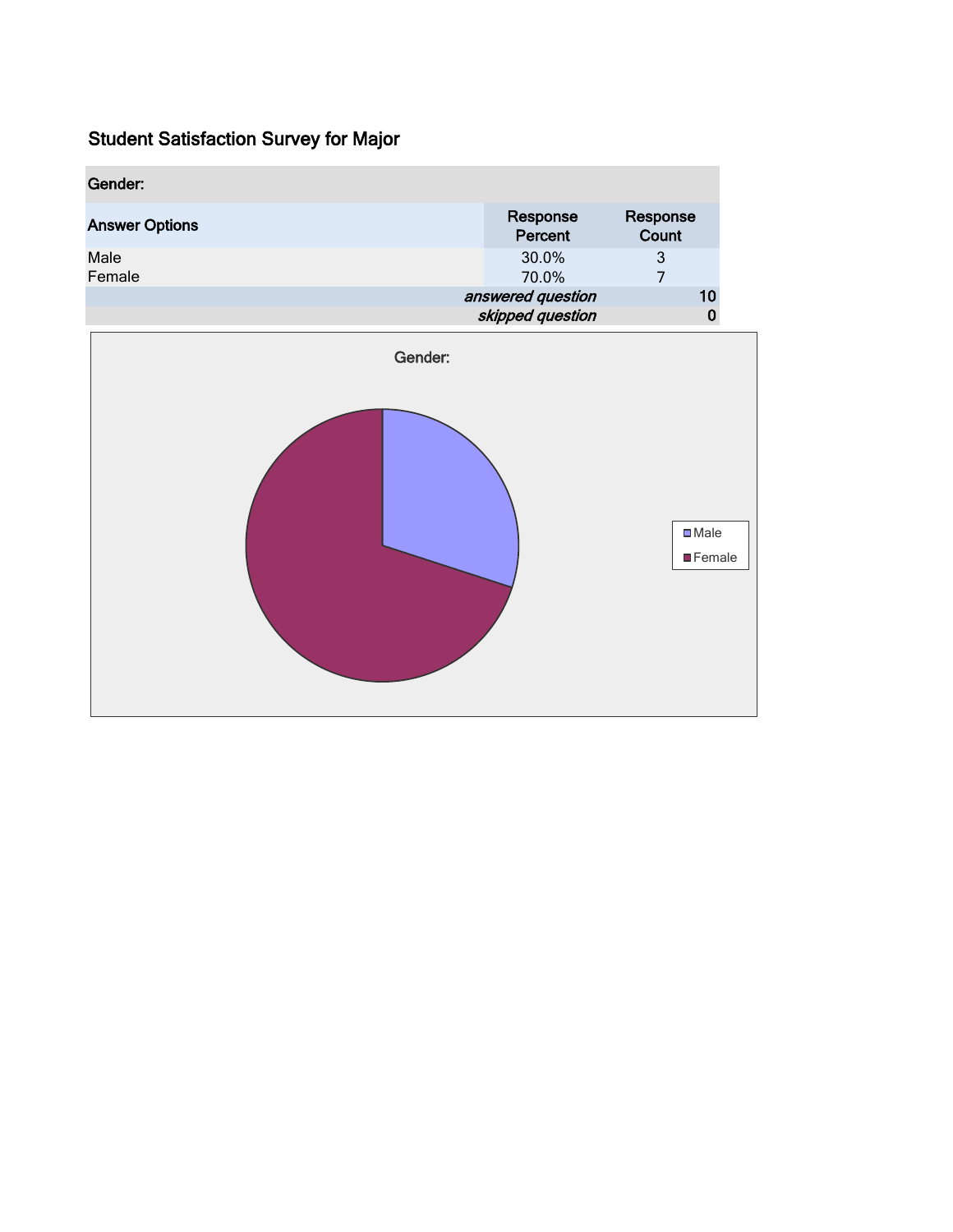| Campus:               |                     |                   |
|-----------------------|---------------------|-------------------|
| <b>Answer Options</b> | Response<br>Percent | Response<br>Count |
| National              | 100.0%              | 10                |
| Chuuk                 | 0.0%                | 0                 |
| Kosrae                | 0.0%                | 0                 |
| Pohnpei               | $0.0\%$             | 0                 |
| Yap                   | 0.0%                | 0                 |
|                       | answered question   | 10                |
|                       | skipped question    |                   |

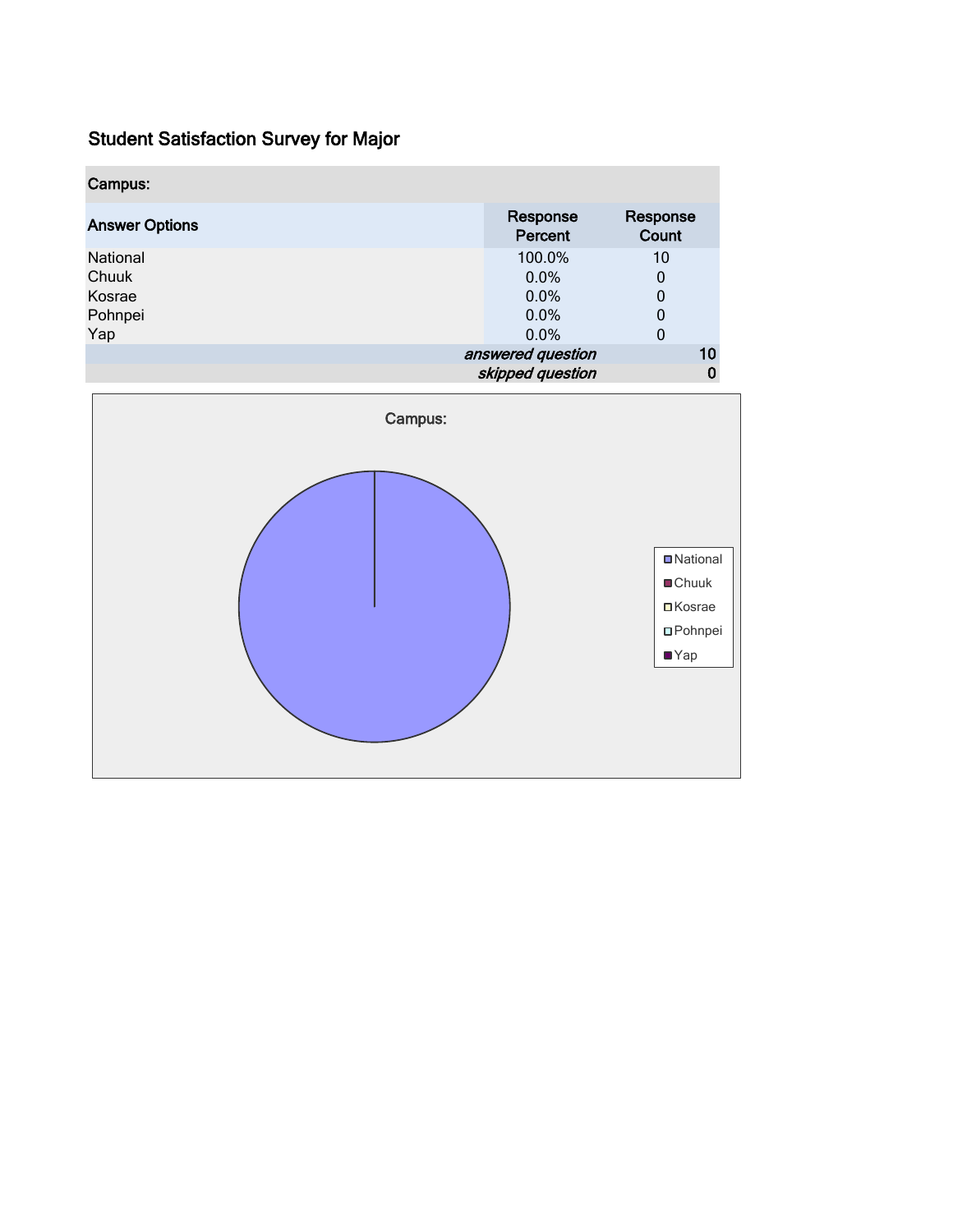| maju.                                                        |                                                  |                                         |                                           |                                               |                                                        |                                                                 |              |                             |                                             |                                                |                             |                                             |                        |                        |                        |
|--------------------------------------------------------------|--------------------------------------------------|-----------------------------------------|-------------------------------------------|-----------------------------------------------|--------------------------------------------------------|-----------------------------------------------------------------|--------------|-----------------------------|---------------------------------------------|------------------------------------------------|-----------------------------|---------------------------------------------|------------------------|------------------------|------------------------|
| Associate of Science (A.S.)                                  |                                                  |                                         |                                           |                                               |                                                        |                                                                 |              |                             |                                             |                                                |                             |                                             |                        |                        |                        |
| <b>Answer Options</b>                                        | Ag. & Nat. Res.<br>Management                    | Agriculture                             | <b>Business</b><br>Administration         | Computer<br>Information<br><b>Systems</b>     | <b>Hospitality and</b><br><b>Tourism</b><br>Management | <b>Marine Science</b>                                           | Nursing      | <b>Public Health</b>        | <b>Teacher</b><br>Education -<br>Elementary | Response<br>Count                              |                             |                                             |                        |                        |                        |
| Majors:                                                      | $\Omega$                                         | $\mathbf 0$                             | $\Omega$                                  | $\Omega$                                      |                                                        | $\mathbf{0}$                                                    | $\mathbf{0}$ | 10 <sup>10</sup>            | $\Omega$                                    | 10                                             |                             |                                             |                        |                        |                        |
| Associate of Arts (A.A.)<br><b>Answer Options</b><br>Majors: | <b>Health Career</b><br>Opportunities<br>Program | <b>Liberal Arts</b>                     | Micronesian<br><b>Studies</b><br>$\Omega$ | <b>Teacher</b><br>Preparation<br>$\Omega$     | Response<br>Count<br>$\overline{1}$                    |                                                                 |              |                             |                                             |                                                |                             |                                             |                        |                        |                        |
|                                                              |                                                  |                                         |                                           |                                               |                                                        |                                                                 |              |                             |                                             |                                                |                             |                                             |                        |                        |                        |
| Associate of Applied Science (A.A.S.)                        |                                                  |                                         |                                           |                                               |                                                        |                                                                 |              |                             |                                             |                                                |                             |                                             |                        |                        |                        |
| <b>Answer Options</b>                                        | <b>Building</b><br>Technology                    | <b>Electronics</b><br><b>Technology</b> | Telecommunicat<br>ions                    | Response<br>Count                             |                                                        |                                                                 |              |                             |                                             |                                                |                             |                                             |                        |                        |                        |
| Majors:                                                      | $\Omega$                                         | $\Omega$                                | $\mathbf{0}$                              | $\mathbf{0}$                                  |                                                        |                                                                 |              |                             |                                             |                                                |                             |                                             |                        |                        |                        |
|                                                              |                                                  |                                         |                                           |                                               |                                                        |                                                                 |              |                             |                                             |                                                |                             |                                             |                        |                        |                        |
| Certificate of Achievement (C.A.)                            |                                                  |                                         |                                           |                                               |                                                        |                                                                 |              |                             |                                             |                                                |                             |                                             |                        |                        |                        |
| <b>Answer Options</b>                                        | Agriculture and<br>Food<br>Technology            | <b>Basic Public</b><br>Health           | Bookkeeping                               | <b>Building</b><br>Maintenance<br>and Repair  | Cabinet<br>Making/Furnitur<br>e Making                 | Career<br><b>Education:</b><br><b>Motor Vehicle</b><br>Mechanic | Carpentry    | Construction<br>Electricity | Electronic<br>Engineering<br>Technology     | <b>Health Assistant</b><br>Training<br>Program | Nursing<br><b>Assistant</b> | Refrigerator and<br><b>Air Conditioning</b> | Secretarial<br>Science | <b>Trial Counselor</b> | Response<br>Count      |
| Majors:                                                      | $\mathbf{0}$                                     | $\mathbf 0$                             | $\mathbf{0}$                              | $\mathbf{0}$                                  | $\mathbf{0}$                                           | $\Omega$                                                        | $\mathbf 0$  | $\mathbf{0}$                | $\mathbf 0$                                 | $\mathbf 0$                                    | $\mathbf{0}$                | $\mathbf 0$                                 | $\mathbf 0$            | $\mathbf 0$            | $\mathbf{0}$           |
| Third-Year Certificate (T.Y.C)<br><b>Answer Options</b>      | Accounting                                       | Goneral<br><b>Business</b>              | <b>Public Health</b>                      | <b>Teacher</b><br>Preparation -<br>Elementary | Response<br>Count                                      |                                                                 |              |                             |                                             |                                                |                             |                                             |                        |                        |                        |
| Majors:                                                      | $\mathbf{0}$                                     | $\Omega$                                | $\overline{2}$                            | $\Omega$                                      | $\overline{2}$                                         |                                                                 |              |                             |                                             |                                                |                             |                                             |                        |                        |                        |
|                                                              |                                                  |                                         |                                           |                                               |                                                        |                                                                 |              |                             |                                             |                                                |                             |                                             |                        |                        |                        |
| Bachelor of Arts (B.A.)                                      |                                                  |                                         |                                           |                                               |                                                        |                                                                 |              |                             |                                             |                                                |                             |                                             |                        |                        |                        |
| <b>Answer Options</b>                                        | Elementary<br>Education                          | Response<br>Count                       |                                           |                                               |                                                        |                                                                 |              |                             |                                             |                                                |                             |                                             |                        |                        |                        |
| Majors:                                                      | $\Omega$                                         | $\mathbf{0}$                            |                                           |                                               |                                                        |                                                                 |              |                             |                                             |                                                |                             |                                             |                        |                        |                        |
|                                                              |                                                  |                                         |                                           |                                               |                                                        |                                                                 |              |                             |                                             |                                                |                             |                                             |                        |                        |                        |
|                                                              |                                                  |                                         |                                           |                                               |                                                        |                                                                 |              |                             |                                             |                                                |                             |                                             |                        |                        | <b>Question Totals</b> |
|                                                              |                                                  |                                         |                                           |                                               |                                                        |                                                                 |              |                             |                                             |                                                |                             |                                             |                        | answered question      | 10                     |
|                                                              |                                                  |                                         |                                           |                                               |                                                        |                                                                 |              |                             |                                             |                                                |                             |                                             |                        | skipped question       | $\mathbf{0}$           |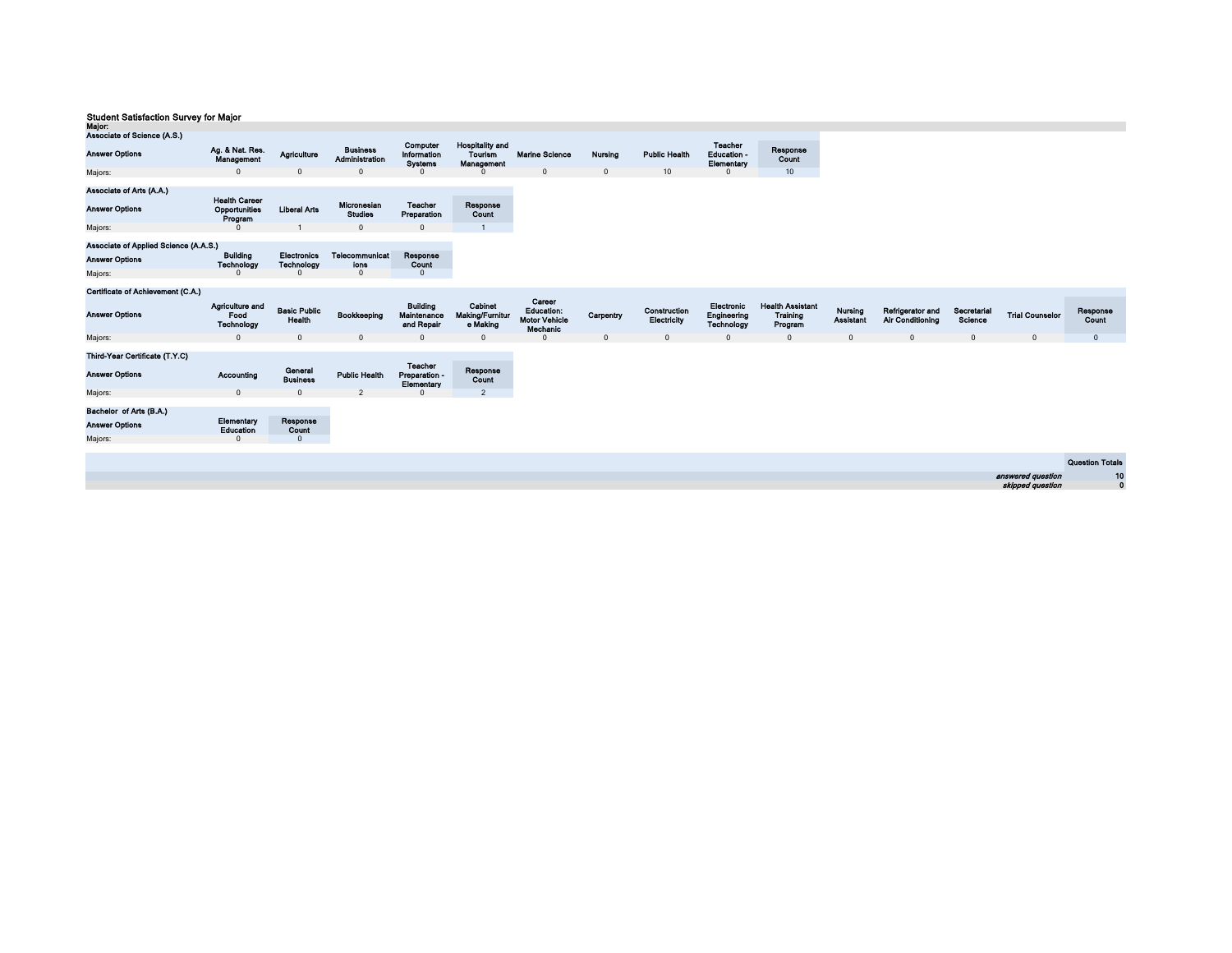| <b>State of Origin:</b> |                     |                   |   |
|-------------------------|---------------------|-------------------|---|
| <b>Answer Options</b>   | Response<br>Percent | Response<br>Count |   |
| Chuuk                   | 10.0%               |                   |   |
| Kosrae                  | $0.0\%$             | 0                 |   |
| Pohnpei                 | 90.0%               | 9                 |   |
| Yap                     | $0.0\%$             | 0                 |   |
| Other (please specify)  |                     | 0                 |   |
|                         | answered question   |                   |   |
|                         | skipped question    |                   | 0 |